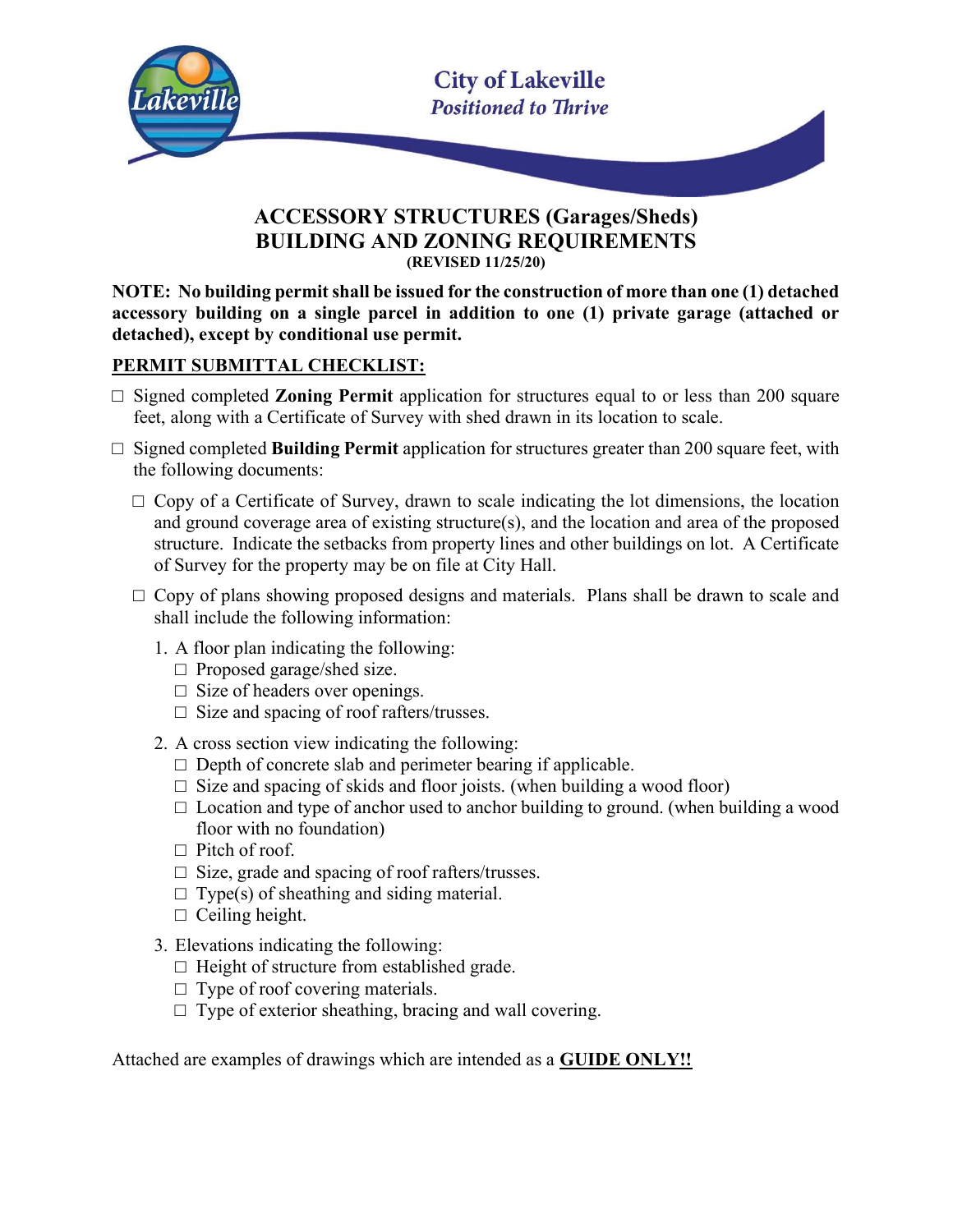## GENERAL BUILDING CODE REQUIREMENTS:

- Garage floor surfaces may be concrete, asphalt, sand, gravel, crushed rock, or natural earth. Special design consideration required for garage walls which do not have a concrete slab to resist the lateral pressure of backfill on the base of the wall. Sheds intended for storage of yard equipment, and not automobiles or other vehicles, may have floors built with treated lumber. 1000 square feet maximum for slab on grade construction.
- All Automatic Garage Door Opening Systems must comply with the provisions of Minnesota Statutes 325F.82, and 325F.83
	- 325F.83, Subd. 3: All automatic garage door opening systems must include an attached edge sensor, safety beam, or similar device that when activated causes a closing door to open and prevents an open door from closing. This device is to be designed and built so that a failure of the device prevents the door from closing.
- The minimum thickness of concrete floor slabs supported directly on the ground shall be not less than 3½ inches.
- All stumps, roots and black dirt shall be removed from the soil to a depth of twelve (12) inches below the surface of the ground.
- Walls shall be anchored to the slab with minimum  $\frac{1}{2}$  inch diameter anchor bolts or foundation anchor straps spaced a maximum of 6 feet on center around the perimeter of slab. There shall be a minimum of 2 bolts per section of wall plate with one bolt located not more than 12 inches or less than 7 bolt diameters from each end of the plate section.
- Sheds built on treated skids and wood floors shall be anchored to the ground at the corners by means of screw anchors or other anchor device to prevent overturning in high winds.
- Foundation plates or sills resting on concrete slabs supported directly on grade shall be treated wood. Wood supported on concrete within 8 inches of exposed ground shall also be treated.
- Wood siding, sheathing, and wall framing on the exterior of a building having a clearance of less than 6 inches from the ground shall be treated.
- Caulk and flash all exterior openings.
- Roof framing for detached garages must be designed for minimum 35 pounds per square foot snow load. Manufactured trusses shall not be altered and truss specs shall be on site for framing inspection.
- Engineered design required on pole barn structures to show compliance with code required structural stability to wind and snow loads.

# GENERAL ZONING REQUIREMENTS:

#### • Required Paved Driveway:

Detached accessory structures over 200 square feet having an exterior opening of 8 feet or greater shall have a paved driveway to existing driveway meeting the requirements of Zoning Ordinance section 11-19-7.

# Height:

The height of an accessory building shall be measured from the mean ground level to the mean distance of the highest gable on a pitched roof, to the uppermost point of other roof types. Except as expressly permitted by conditional use permit, accessory buildings shall comply with the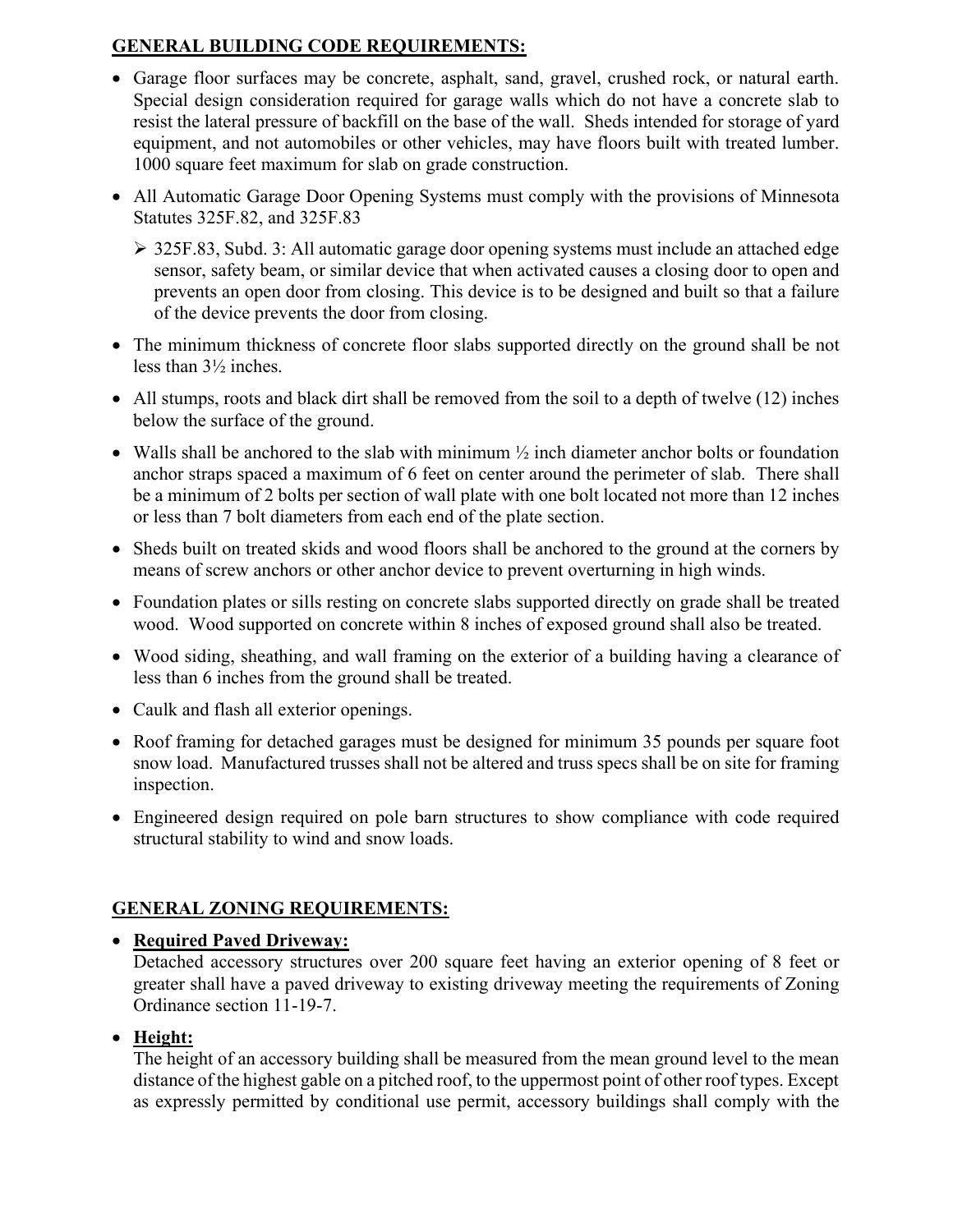following height limitations:

| Zoning          | Maximum | Zoning   | Maximum |                 | Zoning Maximum |
|-----------------|---------|----------|---------|-----------------|----------------|
| District Height |         | District | Height  | District Height |                |
| $A-P$           | 20 Feet | $RS-3$   | 15 Feet | $RST-2$ 15 Feet |                |
| RA              | 20 Feet | $RS-4$   | 15 Feet | $RM-1$ 15 Feet  |                |
| $RS-1$          | 20 Feet | RS-CBD   | 15 Feet | $RH-1$ 15 Feet  |                |
| $RS-2$          | 15 Feet | RST-1    | 15 Feet |                 |                |

## Setbacks and Encroachment:

 For corner lots within the RS-3, RS-4, and RS-CBD districts, private garages (attached or detached) that are oriented so that vehicle access is directly straight in off of a public street adjacent to the side lot line shall be set back not less than 25 feet from the side lot line abutting the public right of way.





- $\triangleright$  All detached accessory buildings equal to or less than 200 square feet shall be set back at least 6 feet from any other building or structure on the same lot, and shall not be located within a required buffer yard or drainage and/or utility easement.
	- $\Rightarrow$  Such structures may encroach into the required side or rear yard setbacks when located in the rear yard of a lot, except in the case of a side yard of a corner lot abutting a public street. When encroachment into required side or rear yard setbacks is allowed, such detached accessory buildings shall be set back at least 5 feet from all adjoining lots.
- $\triangleright$  All detached accessory buildings in excess of 200 square feet shall be set back at least 10 feet from any other building or structure on the same lot, and shall not be located within a required buffer yard or drainage and/or utility easement.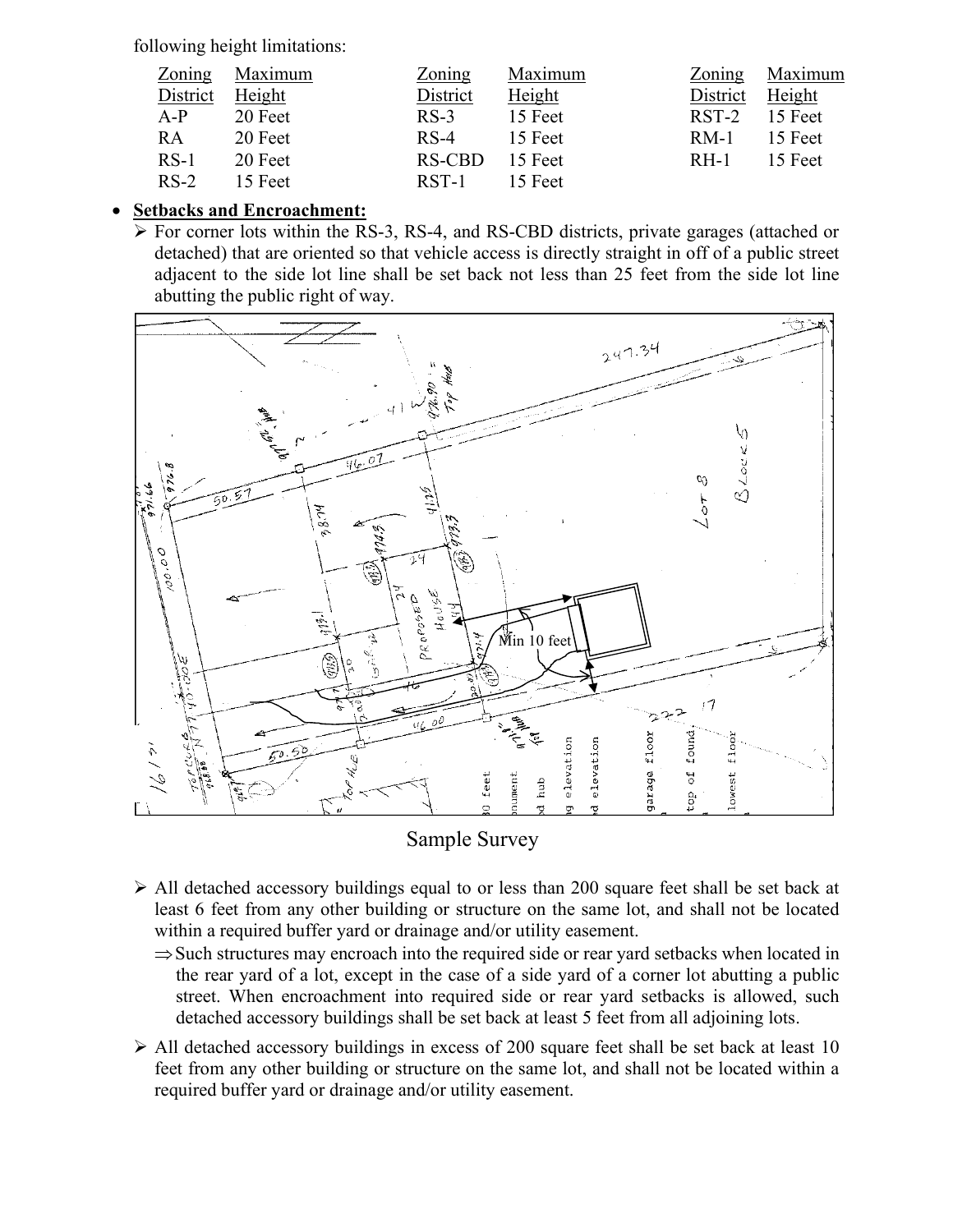- $\Rightarrow$  Such structures may encroach into the required side or rear yard setbacks when located in the rear yard of a lot, except in the case of a side yard of a corner lot abutting a public street. When encroachment into required side or rear yard setbacks is allowed, such detached accessory buildings shall be set back at least 10 feet from all adjoining lots.
- In the RS-CBD District, detached accessory buildings shall be set back at least 5 feet from side lot lines.
- Area Limitations: Except for agricultural buildings on farms or as expressly permitted by conditional use permit, the combination of accessory buildings and garages shall not exceed either of the following area limitations per unit or the total gross floor area of the principal structure, whichever is least:

| Zoning            |                       | Max % of min. lot area          | Max floor area per                           |
|-------------------|-----------------------|---------------------------------|----------------------------------------------|
| District          | Use                   | occupied by accessory structure | accessory structure                          |
| $A-P$             | All Uses              | Not Applicable                  | Not Applicable                               |
| <b>RA</b>         | Single<br>Family      | 2%                              | 8,712                                        |
| $RS-1$            | Single<br>Family      | 10%                             | 2,000                                        |
| $RS-2$            | Single<br>Family      | 10%                             | 1,500                                        |
| $RS-3$            | Single<br>Family      | 10%                             | 1,500                                        |
| $RS-4$            | Single<br>Family      | 10%                             | 1,100 (interior lot)<br>$1,250$ (corner lot) |
| RS-<br><b>CBD</b> | Single<br>Family      | 10%                             | 840 (interior lot)<br>$1,008$ (corner lot)   |
| $RST-1$           | Single<br>Family      | 10%                             | 1,500                                        |
|                   | Two<br>Family         | 10%                             | 750                                          |
| RST-2             | Single<br>Family      | 10%                             | 1,100 (interior lot)<br>$1,250$ (corner lot) |
|                   | Detached<br>Townhouse | 10%                             | 750                                          |
|                   | Two<br>Family         | 10%                             | 750                                          |
| $RM-1$            | Single<br>Family      | 10%                             | 1,100 (interior lot)<br>$1,250$ (corner lot) |
| $RM-1$            | Two<br>Family         | 10%                             | 750                                          |
|                   | Townhouse             | 10%                             | 750                                          |
| $RH-1$            | Single<br>Family      | 10%                             | 1,100 (interior lot)<br>$1,250$ (corner lot) |
|                   | Two<br>Family         | 10%                             | 750                                          |
|                   | Townhouse             | 10%                             | 750                                          |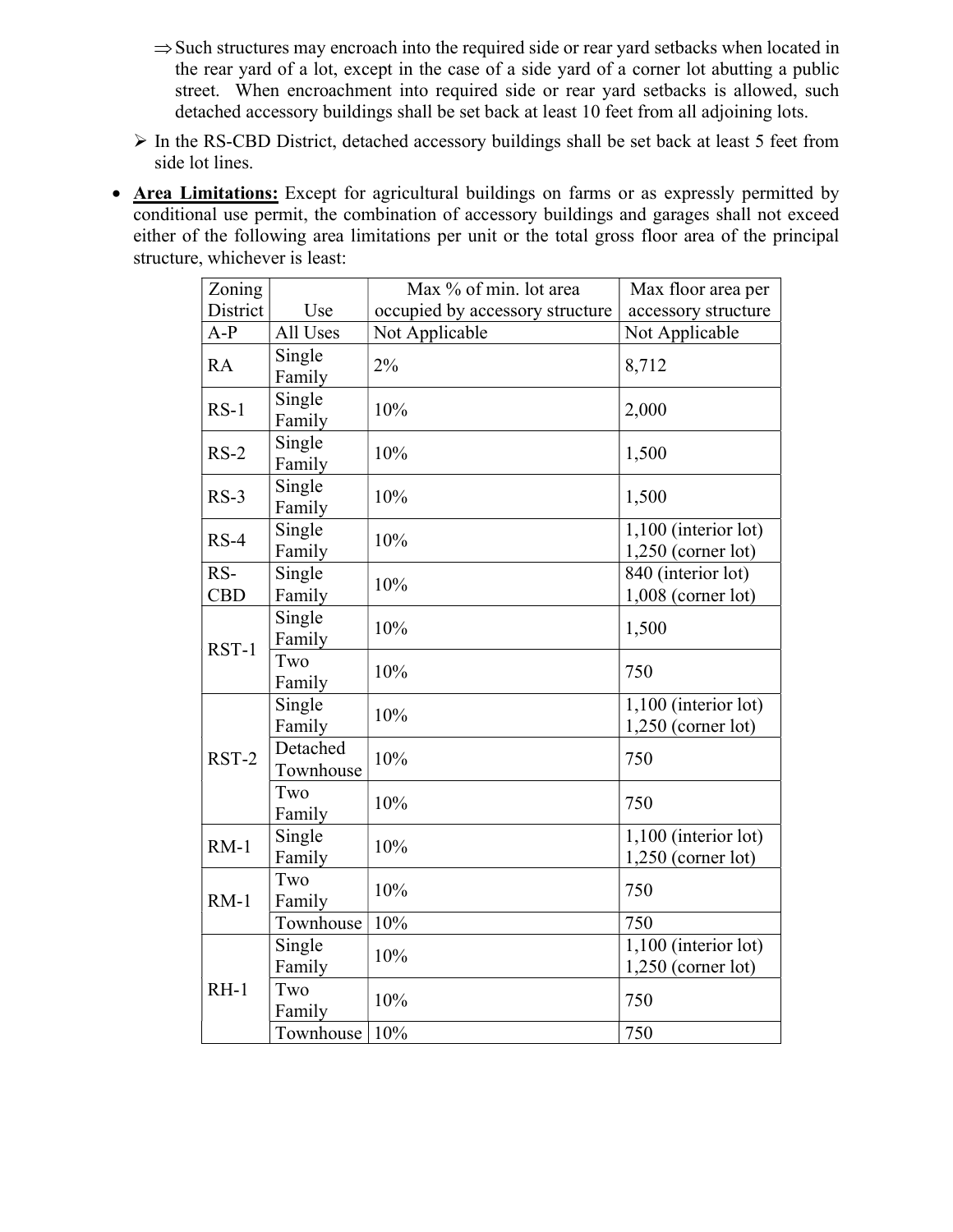Exterior Building Material: The exterior building materials as allowed by section 11-17-9.C of the zoning ordinance shall be used for all accessory buildings, except as may be allowed by conditional use permit for structures accessory to public and quasi-public uses.

NOTE: For specific code and zoning requirements, please contact the Building Inspection Department at 952-985-4440.

#### REQUIRED INSPECTIONS:

- $\Box$  Slab: After forms and reinforcing are in place, but prior to pouring concrete.
- $\Box$  Electrical Rough-In: Splices completed, minimum 6 inches of conductor, not energized.
- □ Framing: After all framing and wiring are complete, roof covering installed but prior to application of the siding.
- $\Box$  **Electrical Final:** When wiring is complete and all fixtures installed.
- $\Box$  Final: When the structure has been completed and final electrical approved.

#### GENERAL NOTES:

- The stamped, city approved plan and survey shall be kept on the job site and readily available until the final inspection has been made.
- The Inspection Record Card shall be placed on an exterior wall of the Accessory Building and shall remain posted until the final inspection has been made. Cards should be protected from the weather.
- Call 952-985-4440 between 8:00 A.M. and 4:30 P.M. to schedule for an inspection.
- Prior to digging, call Gopher Services at 651-454-0002 to verify utility locations. Forty-eight hour notice is required, excluding weekends and holidays.